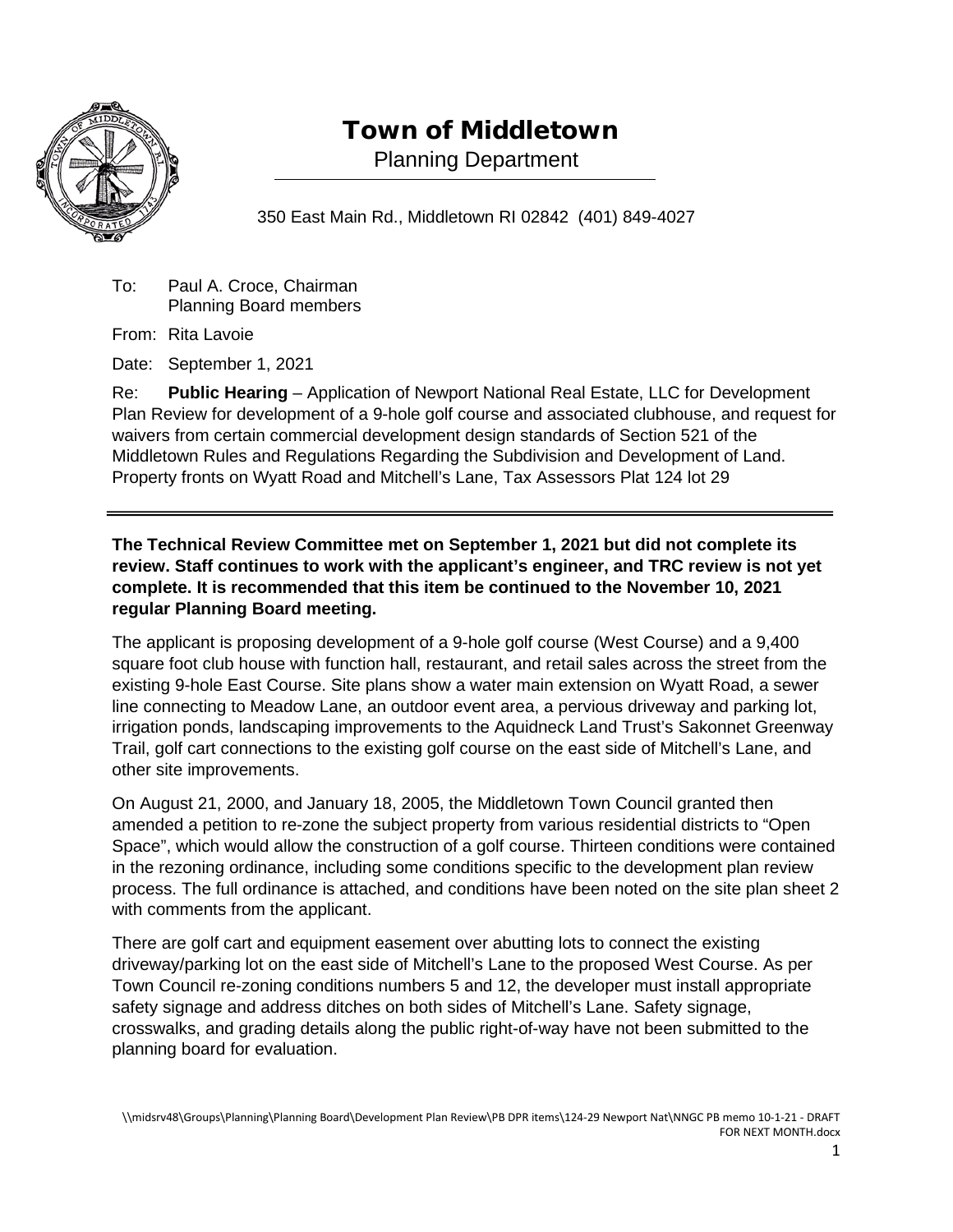A traffic study dated July 2019, conducted by BETA engineering group, outlines a number of conclusions and recommendation on page 17-18. It is recommended that the engineer's suggestions be incorporated into the development plan.

For evaluation of re-zoning condition number 11 regarding the 150-foot distance required from the centerline of the fairway to any residential property line or street the applicant included a *Golf Course Property Boundary Clearance Diagram dated June 28, 2021*.

The Aquidneck Land Trust's Sakonnet Greenway Trail crosses northern, western, and southern portions of the subject property. In the vicinity of the proposed driveway and club house, additional landscaping is provided along the Sakonnet Greenway Trail. Per re-zoning condition number 13, the planning board should evaluate if the vegetated buffer sufficiently deters pedestrians from crossing the boundary with Plat 123 lot 10.

Copies of plans have been distributed to the appropriate committees and departments including the Tree Commission and the Technical Review Committee (TRC). The tree commission is working with the applicant on the species being proposed along the perimeter.

## **Requested waivers:**

Per section 908 of the Regulations the "*Planning Board shall have the power to grant such waivers and/or modifications from the requirements for land development and subdivision approval, as may be reasonable, and within the general purposes and intents of the provisions for local regulations. The only grounds for such waivers and/or modifications shall be where the literal enforcement of one (1) or more provisions of the regulations is impracticable and will exact undue hardship, because of the peculiar conditions pertaining to the land in question, or where such waiver and/or modification is in the best interest of good planning practice and/or design, as evidenced by consistency with the municipality's comprehensive plan and Zoning Ordinance."*

1. 521.1B.2- For projects with more than 50 parking spaces: Parking broken up into lots of less than 50 spaces. Parking lots are directly connected to each other. Adjacent parking lots separated by a minimum 10' landscaped strip (may be used as walkway). **Proposed parking lot contains 242 parking spaces, not broken into smaller connected lots separated by landscaped strips.** 

2. 521.1E.3 -Receptacles shall have decorative designs compatible with the overall design theme for the development. Trash management control plan to prevent litter from entering abutting properties and streets. **Trash receptacle design has not been submitted for compatibility; no trash management control plan has been provided.** 

3. 521.2C - Building exteriors and roofs constructed of traditional materials such as wooden clapboards, shingles, patterned shingles, brick or stone (synthetic materials require Planning Board approval). **Trim materials include boral, a synthetic composite.**

4. 521.3C - Screening element such as plantings, stone walls, berms and/or fences (or a combination) provided along all property lines. **Required screening not provided along the Mitchell's Lane property boundary. The landscaping plan does not show**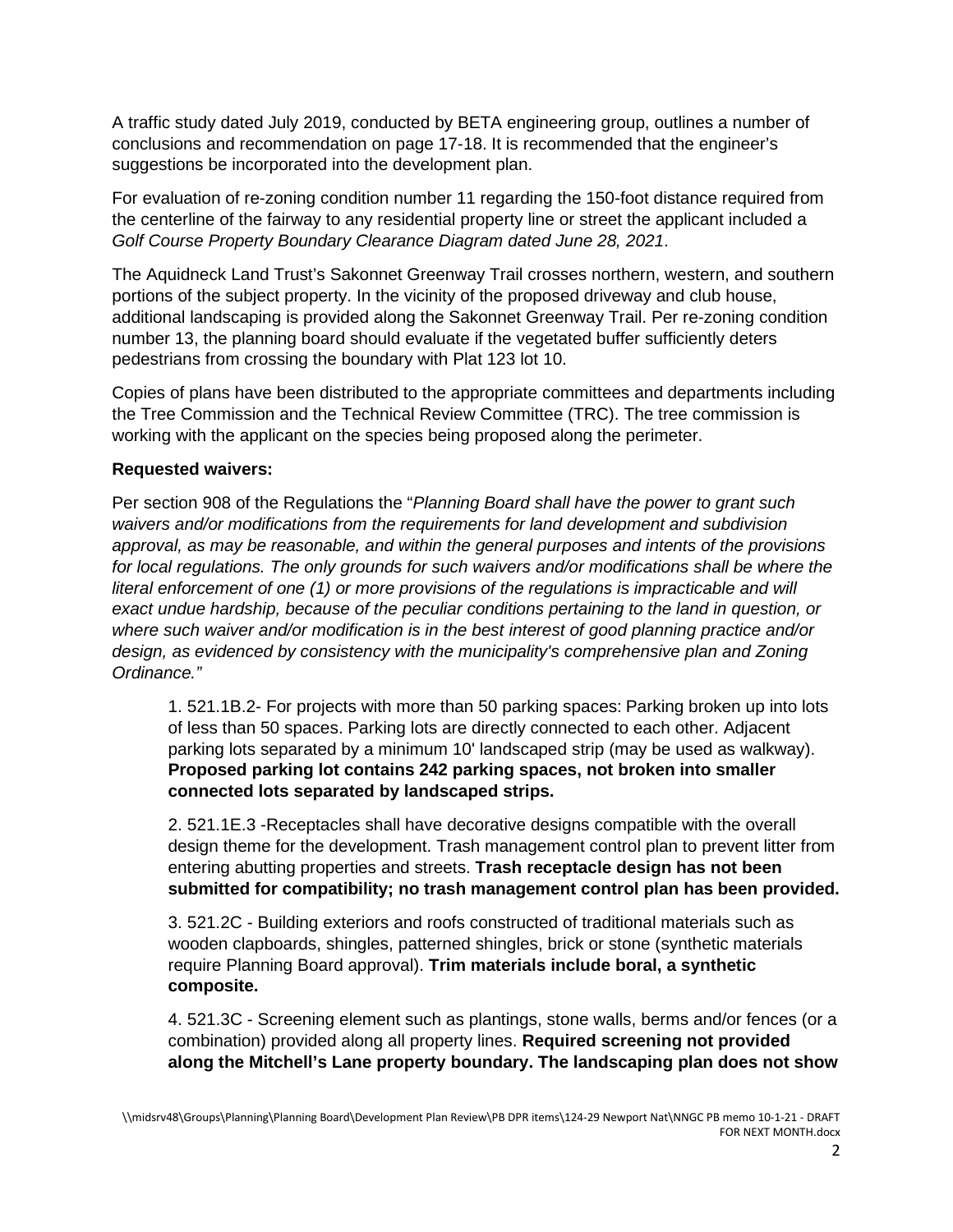**entire property and therefore it is unclear if screening is provided along Wyatt Road, or the western property boundary.** 

5. 521.3D - A landscaped buffer at least 10' is provided along all property lines (may be reduced if stone wall used as screening element). **The landscaping plan does not show entire property and therefore compliance with buffering for all property lines cannot be evaluated.**

6. 521.3F.1 - Deciduous street trees: Planted along street side property boundary, private streets, and internal driveways. Planted in planter strips or tree wells located between the sidewalk and curb. Spaced no further apart than 30' on center. A minimum of 4' dbh at time of planting. **Street trees not provided on internal driveway. Unable to evaluate if trees are provided along Mitchell's Lane or Wyatt Road as the landscaping plan does not depict entire property.** 

## **Recommended Conditions of approval:**

- 1. Prior to permitting the landscaping plan and site plan sheet 6 and site plan sheet 8 are inconsistent with regards to the trash can placement and bicycle rack placements. Landscaping plan should reflect the required trash can and bicycles racks and provide for appropriate landscaping for pedestrians to utilize the bins and cyclists to access the bicycle racks. Site plans should be updated to be in agreement with each other and with landscape plan.
- 2. Prior to permitting trash receptacle style should be provided for review and approval.
- 3. Prior to permitting golf cart safety signage, crosswalks on Mitchell's Lane, and grading details along the public right-of-way should be submitted for review and approval.
- 4. Prior to permitting the applicant must seek Town Council determination regarding the time in which the parking lot lighting must be extinguished, per re-zoning condition number 8.
- 5. Prior to permitting the traffic engineer's recommendations and conclusions from the July 2019 BETA engineering report be incorporated into the development plan:

**Mitchells Lane at Site Driveway Intersection:** Minor clearing of roadside vegetation for sight line enhancement.

**Mitchells Lane at Route 138 Intersection:**

1. Minor clearing of roadside vegetation for sight line enhancement.

2. Replacement of the Stop sign on Mitchells Lane.

3. Installation of appropriate Stop Ahead sign and/or pavement markings on Mitchells Lane to emphasize the primary traffic control device.

4. Relocation of the Mitchells Lane street name sign for improved visibility of the intersection for Route 138 southbound traffic.

5. Installation of intersection warning signs on Route 138 to alert Route 138 motorist of the approaching intersection.

**Mitchells Lane at Wyatt Road Intersection:** Replace Stop signs on each approach to the intersection.

**Mitchells Lane between Route 138 and Wyatt Road**: Installation of crosswalks and applicable warning signs at the golf cart crossing and the Sakonnet Greenway Trail crossing per the concept plans provided.

## **Required findings:**